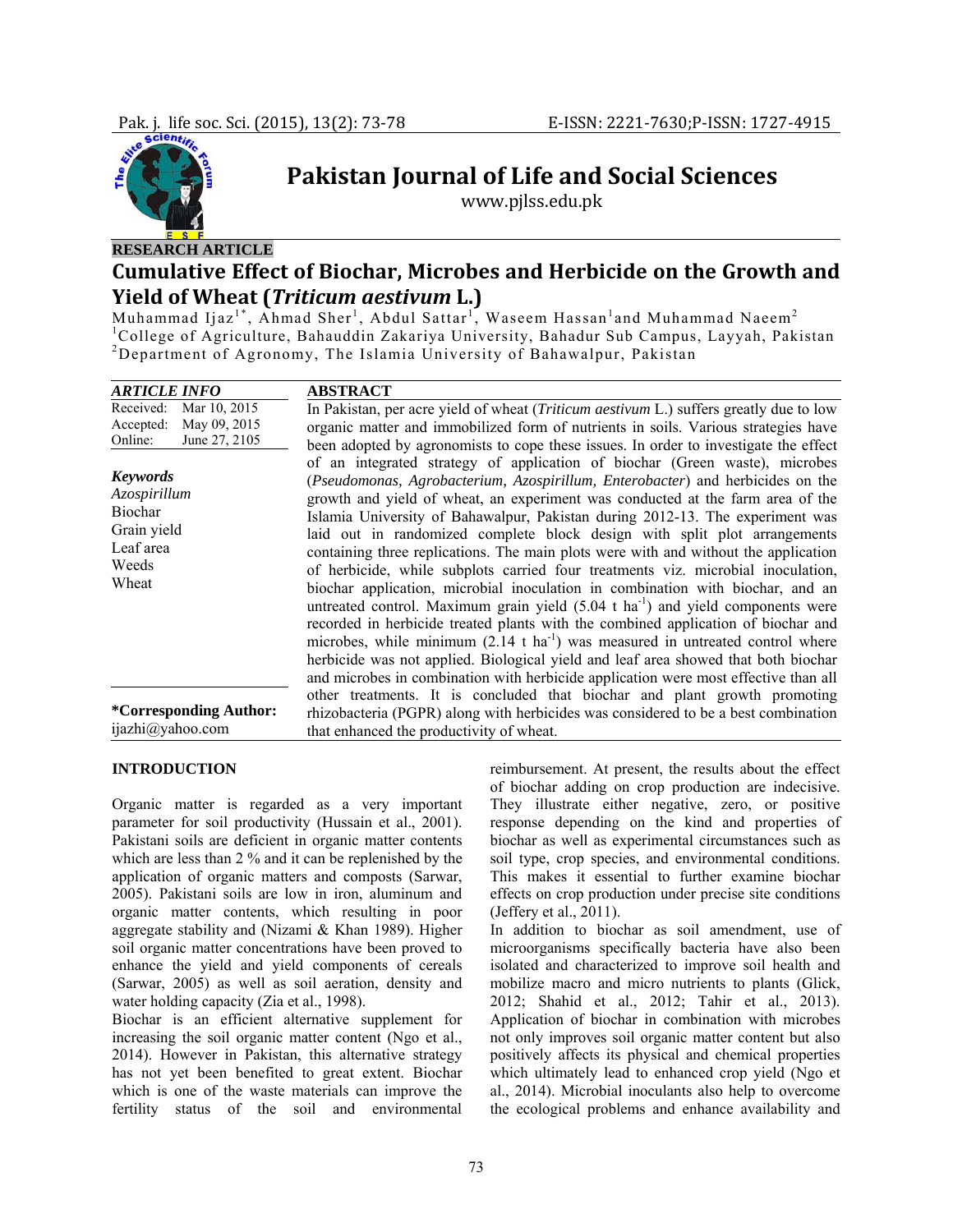efficiency of nutrients (Jeffery et al., 2011). Strains of *Agrobacterium*, *Pseudomonas*, *Azospirrillum* and *Enterobacter* have been reported as potent plant growth promoting rhizobacteria (PGPR) by researchers around the globe (Egamberdiyeva, 2004; Mehnaz et al., 2001; Shahid et al., 2012; Tahir et al., 2013)

The activity of the micro-organism is increased under the shelter of weeds that compete with the inoculants to eliminate them from the vicinity (Dawar et al., 2014). Thus, the application of herbicide becomes crucial to eradicate weeds and provide semi open play-ground for microbes to exert their effects. Conversely, many studies also documented the lethal effects of herbicides application on microbial inoculants (Cullimore, 1971). We adopted an integrated strategy with the hypothesis that biochar and microbes improve the soil physiochemical properties not only by enhancing the organic matter status but also by restricting leaching and mobilization of the nutrients to plant roots. The sole objective was to test the application of this integrated strategy for augmentation of wheat growth and yield.

Keeping the importance of biochar and microbes in view, the present study was designed to know the cumulative effect of biochar, microbes and herbicide on the growth and yield of wheat under the agro-climatic conditions of Bahawalpur during 2012-13.

## **MATERIALS AND METHODS**

A field experiment was conducted at the experimental farm area of The Islamia University of Bahawalpur, Pakistan to examine the cumulative effect of biochar, microbes and herbicides on the growth and yield of wheat (*Triticum aestivum* L.) during 2012-13. The treatments were replicated four times using randomized complete block design (RCBD) with split spot arrangement. The main plots were either applied with herbicides Fenoxaprop-P-Ethyl and Bromoxynil (both 500 ml acre<sup>-1</sup>) to control broad and narrow leave weeds or kept untreated with the herbicide. Herbicides were applied at tillering stage. Sub-plots were subjected to four separate treatments viz. application of biochar, microbial inoculation, a combination of biochar and microbes and untreated control. Inoculated bacteria were *Pseudomonas, Agrobacterium, Azospirillum, Enterobacter*. The source of biochar was green waste containing 0.25 % Nitrogen, 0.049 % Phosphorus and 0.0072 % Potassium. Biochar was applied at the rate of 500 kg ha-1. Biochar, microbes and two levels of herbicides were evaluated comparatively. The meteorological data of the crop growth period during 2012-13 was collected from arid zone research institute Bahawalpur, Pakistan (Fig. 1).

Seed bed was prepared by cultivating the soil 2-3 times with tractor mounted cultivator to a depth of 10-12 cm each followed by planking. Wheat variety PUNJAB-



**Fig. 1: Data of total rain fall and average temperature in Bahawalpur during crop period 2012-2013 of wheat**

2011 (Ayub Agricultural Research Institute) was shown on November 22, 2012 after cotton. Sowing was done with hand drill using  $120 \text{ kg}$  ha<sup>-1</sup> seed rate in 25 cm apart rows in plots measuring 5m×1.5m. The NPK fertilizer was applied at rate of  $130-115-62$  kg ha<sup>-1</sup> respectively. Entire dose of the phosphorus, potassium and 1/3 nitrogen were applied at the time of sowing. Remaining nitrogen was applied in two splits along with first and second irrigations. First irrigation was applied at 18 days after sowing the crop while the remaining irrigations were given according to the crop requirement. All other agronomic and management practices were kept constant.

## **Data collection**

The data representing the growth and yield parameters like plant height at maturity, number of spikelets per spike, biological yield and economic yield were calculated by using standard principles and procedures (CIMMYT, 1988). The threshing was done by small thresher (Murshid Farm Industries) available at Agronomy farm of The Islamia University Bahawalpur. Leaf area index was calculated with leaf area meter (CL-202) fortnightly.

The data collected were statistically analyzed to check the significance of treatment means by means of ANOVA and the treatment means were compared by least significant difference (LSD) test at 5% level of probability (Steel et al., 1997).

## **RESULTS AND DISCUSSION**

Biochar and microbes application either alone or in combination with herbicide has incredible effects on soil conditions. Optimum amount and suitable source of microbes and biochar improve the crop growth and yield attributes of the crop (Dawar et al., 2014). When biochar and microbes are applied with or without herbicide improved the considerable yield and components. Leaf area index (LAI) of wheat is central photosynthetic equipment. It is used to predict the photosynthesis capacity of a crop and as a reference tool for crop growth. Higher the LAI more energy will be trapped that will increase the photosynthetic rate and ultimately increased final yield of crop. Numbers of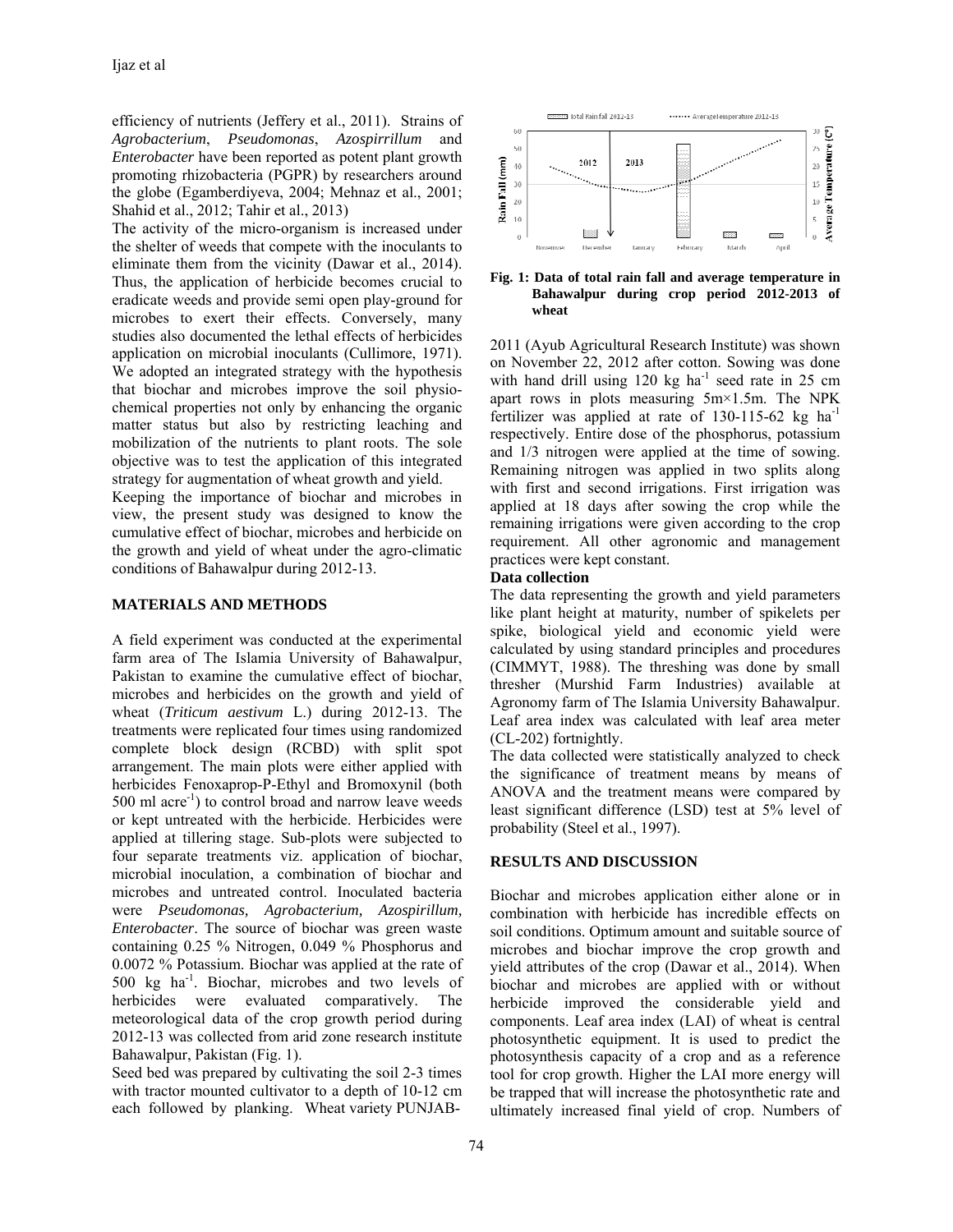productive tillers per unit area contribute positively to the economic yield. Vegetative growth including plant height, number of fertile tillers and leaf area index were greatly influenced by the application of different treatments. Significantly (P<0.05) higher number of fertile tillers (49.8 tillers  $m<sup>-2</sup>$ ), greater leaf area index (3.10) and plant height (87.3 cm) were obtained by the application of biochar (source of organic matter) and PGPR in combination with herbicide as compared with control and all other treatments (Table 1). Biochar is a source of organic matter and has been reported to improve soil fertility, performance of PGPR and availability of essential nutrients to the plants which in turn increases the vegetative growth of wheat plant. As biochar contains micro and macro nutrients, so provision of these nutrients directly to the plants also exerts beneficial effects on the growth components of wheat. Similarly bacterial strains belonging to *Azospirillum, Bacillus, Enterobacter* and *Pseudomonas*have also have been reported to improve growth attributes of wheat by providing fixed atmospheric nitrogen, solubilized phosphorus and producing phytohormone like indol-3-acetic acid. Herbicides provide efficient weed control which in turn reduces the competition of weeds with main crop plants for nutrients, light and space. Efficient weed control also reduces the competition of beneficial bacteria with pathogenic bacteria. This ultimately results in provision of proper amount of nutrients to the plants and improved plant growth in terms of higher plant height, greater number of fertile tillers and leaf area index. Our results are in line with the previous studies on biochar (Asai et al., 2009; Bot and Benites, 2005), inoculation of PGPR like *Azospirillum, Bacillus, Enterobacter* and *Pseudomonas* (Ahmad et al., 2014; Bhardwaj et al., 2014; Bhattacharyya and Jha, 2012; James and Baldani, 2012; Mathivanan et al., 2014; Mehnaz, 2015; Mehnaz et al., 2001; Tahir et al., 2013; Vessey, 2003) and application of herbicides for efficient weed control (Malik and Yadav, 2008; Larid 2008) have increased the growth and yield components of crop.

Spike length is a prime contributor among different components for the determination of yield. Production potential of wheat is estimated by the length of its spike. Spike length of wheat contributes great share in final economical yield by influencing number of spikelets, grain size and number of grains per spike. The more the length of spike, the more number of spikelets will be and ultimately higher number of grains. Maximum spike length (10.0 cm), number of grains per spike (33.5), 1000-grain weight (37.1 g), and significantly higher grain and biological yield (5.04 t ha<sup>-1</sup>, 21.0 t ha<sup>-1</sup> respectively) was recorded where biochar and PGPR were applied in combination with herbicide as compared to control and all other treatments (Table 2, 3). As discussed earlier leaf is

photosynthetic equipment and higher the leaf area, the higher would be the photosynthetic rate which positively contributes towards better accumulation of photosynthates in grain. This has resulted in increased spike length, number of grains per spike, 1000 grain weight and grain yield of wheat. Application of biochar improved the soil nutrient status through its function as organic matter, PGPR inoculation provided available P supply to plants by phosphate solubilization, fixed atmospheric nitrogen for the plants and supplied growth hormones to the plants. Application of herbicide efficiently controlled the weed competition which resulted in efficient use of nutrients and other resources. All these factors contributed towards increased spike length, number of grains per spike, 1000 grain weight and finally the higher grain yield. Our results confirmed the findings of previous studies that application of biochar increased the growth and yield of various crops (Asai et al., 2009; Bot and Benites, 2005).

Our findings also coincided with the investigation of (Ebrahimian and Bybordi, 2011) who reported that growth and grain yield attributes of wheat crop increased with biochar application. Inoculation of wheat with PGPR has been reported to improve nutrient uptake, growth and yield of wheat, rice, sugarcane and maize (Asai, et al., 2009; Ali et al., 2008; Ahmad et al., 2014; Bhardwaj et al., 2014; Bhattacharyya and Jha, 2012; James and Baldani, 2012; Mathivanan et al., 2014; Mehnaz, 2015; Mehnaz et al., 2001; Tahir et al., 2013; Vessey, 2003). Our results confirm the findings that herbicide application in wheat has significant effect on number of grains (Malik and Yadav, 2008). The increase in grains perhaps was mainly because of the improvement in the cation exchange capacity (CEC) of the soil, a decrease in the hydraulic conductivity of the soil and an increase in the carbon, nitrogen and phosphorus content of the soil (Chan and Xu, 2009). The application of herbicides provided more space, nutrients, light and water availability to the plants which ultimately increased the seed yield (Laird, 2008). Herbicides mitigated the harmful effects of any stress and biochar and microbes provided the balanced nutrients.

The data about economic analysis presented in the table 4 reveals that there was an overall increase in the net benefit in different treatments when compared with that of control. Among different treatments the highest benefits were obtained from the plots treated with biochar, microbes and herbicide giving a net benefit (of PKR 79646 ha<sup>-1</sup>). Control treatment with herbicide application led to a net benefit (of PKR  $11346$  ha<sup>-1</sup>) and control treatment without herbicide application resulted in a net benefit (of PKR  $11346$  ha<sup>-1</sup>). Experimental treatment with biochar and herbicide application gave a net benefit (of PKR 55246 ha<sup>-1</sup>). Application of microbes and herbicides were as experimental treatment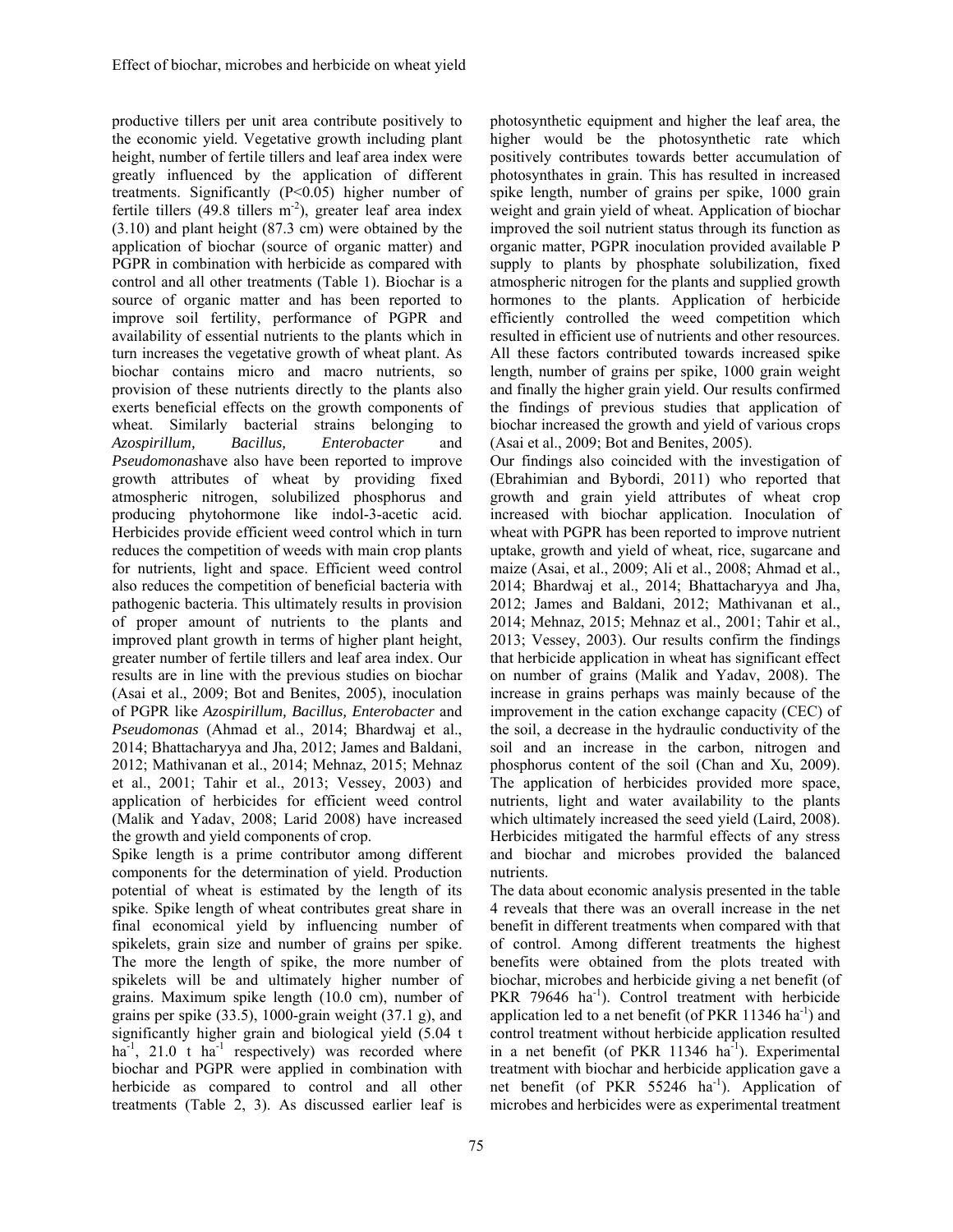| Treatments           | Leaf Area Index                  |           |        |           | Number of tillers $m-2$          |         | Plant height (cm)                    |         |        |  |
|----------------------|----------------------------------|-----------|--------|-----------|----------------------------------|---------|--------------------------------------|---------|--------|--|
|                      | Herbicide                        | Control   | Means  | Herbicide | Control                          | Means   | Herbicide                            | Control | Means  |  |
| Control              | $2.68$ bc                        | 2.42c     | 2.55 B | 325.3 d   | 297.0 h                          | 311.1 D | 77.5 de                              | 75.1 e  | 76.3 C |  |
| Microbes             | 2.50 <sub>bc</sub>               | $2.62$ ab | 2.56 B | 333.3 c   | 308.6 g                          | 321.0 C | 81.3 cd                              | 79.2 d  | 80.2 B |  |
| Biochar              | 2.77 <sub>bc</sub>               | $2.55$ bc | 2.66 B | 338.6 b   | 316.0 f                          | 327.3 B | 85.0 <sub>b</sub>                    | 83.7 bc | 84.3 A |  |
| $Microbes + Biochar$ | 3.10a                            | $2.98$ ab | 3.04 A | 346.6 a   | 320.6 e                          | 333.6 A | 87.3a                                | 86.2 ab | 86.8 A |  |
| Means                | 2.76                             | 2.64      |        | 336.0 A   | 310.5 B                          |         | 82.7                                 | 81.1    |        |  |
| $LSD \leq 0.05$      | Treatment = $0.35$ , Herbicide = |           |        |           | Treatment = $2.35$ , Herbicide = |         | Treatment = $3.36$ , Herbicide = NS, |         |        |  |
|                      | NS, Interaction = $0.66$         |           |        |           | $3.21$ , Interaction = 4.44      |         | Interaction $= 7.12$                 |         |        |  |

**Table 1: Influence of various treatments on agronomic attributes of wheat** 

#### **Table 2: Influence of various treatments on yield components of wheat**

| Treatments         |                                  | Spike length (cm) |        |                                  | Number of spikelets per spike |        | Number of grains per spike       |                    |         |
|--------------------|----------------------------------|-------------------|--------|----------------------------------|-------------------------------|--------|----------------------------------|--------------------|---------|
|                    | Herbicide                        | Control           | Means  | Herbicide                        | Control                       | Means  | Herbicide                        | Control            | Means   |
| Control            | 7.86 de                          | 7.30 <sub>e</sub> | 7.58 C | 14.2 de                          | 13.6e                         | 13.9 C | 28.8 cd                          | 27.6d              | 28.2 C  |
| Microbes           | $8.03$ de                        | 7.30 <sub>e</sub> | 7.66 C | $15.1$ bc                        | 14.7 cd                       | 14.9 B | 29.9 <sub>bc</sub>               | 28.6 cd            | 29.3 BC |
| Biochar            | 8.86 bc                          | 8.13 cd           | 8.50 B | 15.7 <sub>b</sub>                | 15.4 bc                       | 15.5 B | 31.3 <sub>b</sub>                | 29.8 <sub>bc</sub> | 30.5 B  |
| Microbes + Biochar | 10.0 a                           | 9.36 ab           | 9.68 A | 17.9a                            | 17.4 a                        | 17.6 A | 33.5a                            | $31.3$ ab          | 32.4A   |
| Means              | 8.69A                            | 8.02 B            |        | 15.7 A                           | 15.2 B                        |        | 30.9 <sub>A</sub>                | 29.3 B             |         |
| LSD $\leq 0.05$    | Treatment = $0.53$ , Herbicide = |                   |        | Treatment = $0.76$ , Herbicide = |                               |        | Treatment = $1.52$ , Herbicide = |                    |         |
|                    | $0.63$ , Interaction = 0.86      |                   |        | $0.37$ , Interaction = 0.99      |                               |        | 1.37, Interaction = $2.22$       |                    |         |

#### **Table 3: Influence of various treatments on yield and yield components of wheat**

| Treatments           |                                           | 1000- grain weight $(g)$ |        | Biological yield $(t \text{ ha}^{-1})$ |                                  | Grain yield $(t \text{ ha}^{-1})$ |                                  |                    |        |
|----------------------|-------------------------------------------|--------------------------|--------|----------------------------------------|----------------------------------|-----------------------------------|----------------------------------|--------------------|--------|
|                      | Herbicide                                 | Control                  | Means  | Herbicide                              | Control                          | Means                             | Herbicide                        | Control            | Means  |
| Control              | 33.6 de                                   | 32.4e                    | 33.0 C | 13.3 f                                 | 12.0 g                           | 12.7 <sub>D</sub>                 | $2.25$ ef                        | 2.14f              | 2.19 D |
| Microbes             | 35.0 <sub>b</sub>                         | 33.5 de                  | 34.3 B | 16.0d                                  | 14.7 e                           | 15.3 C                            | $3.24$ cd                        | 2.56e              | 2.90 C |
| Biochar              | 36.5 a                                    | 34.0 <sub>bc</sub>       | 35.2 A | 18.7 b                                 | 17.3c                            | 18.0 B                            | 4.12 <sub>b</sub>                | 3.12d              | 3.62 B |
| $Microbes + Biochar$ | 37.1a                                     | 34.9 bc                  | 36.0 A | 21.0a                                  | 18.7 <sub>b</sub>                | 19.8 A                            | 5.04 a                           | 3.69 <sub>bc</sub> | 4.36 A |
| Means                | 35.5A                                     | 33.7 B                   |        | 17.2A                                  | 15.7 B                           |                                   | 3.66A                            | 2.87 B             |        |
| LSD $\leq 0.05$      | Treatment = $0.88$ , Herbicide = $0.95$ , |                          |        |                                        | Treatment = $0.94$ , Herbicide = |                                   | Treatment = $0.48$ , Herbicide = |                    |        |
|                      | Interaction $= 1.38$                      |                          |        |                                        | $0.72$ , Interaction = 1.31      |                                   | $0.15$ , Interaction = 0.49      |                    |        |

#### **Table 4: Variable cost for economic analysis**

|                      | $T_1H_1$                 | $T_2H_1$ | $T_3H_1$ | $T_4H_1$ | $T_1H_2$                 | $T_2H_2$                 | $T_3H_2$ | $T_4H_2$                 | Remarks                                            |
|----------------------|--------------------------|----------|----------|----------|--------------------------|--------------------------|----------|--------------------------|----------------------------------------------------|
| Grain yield of wheat | 2.25                     | 3.24     | 4.12     | 5.04     | 2.14                     | 2.56                     | 3.12     | 3.69                     | $t$ ha <sup>-1</sup>                               |
| Adjusted grain yield | 2.02                     | 2.91     | 3.70     | 4.53     | 1.92                     | 2.30                     | 2.80     | 3.32                     | 10% less than actual to<br>bring at farmer's level |
| Gross benefit        | 60600                    | 87300    | 111000   | 135900   | 57600                    | 69000                    | 84000    | 99600                    | PKR 120040 $kg^{-1}$                               |
| Cost of biochar      | $\overline{\phantom{a}}$ | -        | 6500     | 6500     | $\overline{\phantom{0}}$ | $\overline{\phantom{a}}$ | 6500     | 6500                     | PKR 2600 acre                                      |
| Cost of microbes     | $\overline{\phantom{a}}$ | 500      | -        | 500      | $\overline{\phantom{a}}$ | 500                      | ۰.       | 500                      | $PKR$ 200 acre <sup>-1</sup>                       |
| Cost of Herbicide    | 3000                     | 3000     | 3000     | 3000     | $\overline{\phantom{0}}$ | $\overline{\phantom{0}}$ |          | $\overline{\phantom{a}}$ | $PKR$ 600 acre <sup>-1</sup>                       |
| *Fixed cost          | 46254                    | 46254    | 46254    | 46254    | 46254                    | 46254                    | 46254    | 46254                    | <b>PKR</b>                                         |
| Cost that vary       | 3000                     | 3500     | 9500     | 10000    | $\blacksquare$           | 500                      | 6500     | 7000                     | <b>PKR</b>                                         |
| Total cost           | 49254                    | 49754    | 55754    | 56254    | 46254                    | 46754                    | 52754    | 53254                    | <b>PKR</b>                                         |
| **Net benefit        | 11346                    | 37546    | 55246    | 79646    | 11346                    | 22246                    | 31246    | 46346                    | <b>PKR</b>                                         |

\*Fixed cost: fixed cost includes the cost on land preparation, sowing, seed, irrigation, fertilizer (SSP, Urea), harvesting and threshing; \*\*Net benefits = Gross benefits – Total cost;  $H_1$  = with herbicide,  $H_2$  = without herbicide,  $T_1$  = Control,  $T_2$  = Microbes,  $T_3$  = Biochar,  $T_4$  = Biochar & Microbes

provided a net benefit (of PKR 37546 ha<sup>-1</sup>). Treatment application of where biochar, microbes and combination of biochar and microbes led to a net benefit (of PKR  $31246$  ha<sup>-1</sup>, 22246 ha<sup>-1</sup> and 46346 ha<sup>-1</sup>, respectively).

#### **Conclusions**

The present study led to the conclusion that a combined application of PGPR and biochar increases the growth and yield of wheat under agro-climatic conditions of Bahawalpur. Efficacy of herbicides also improves due to application of biochar. It is concluded that biochar and PGPR along with herbicides was considered to be a best combination that enhanced the productivity of wheat. This strategy may help to increase the grain yield of wheat and is recommended for commercial application.

### **Acknowledgements**

This study was funded by Startup research grant of Higher Education Commission, Pakistan.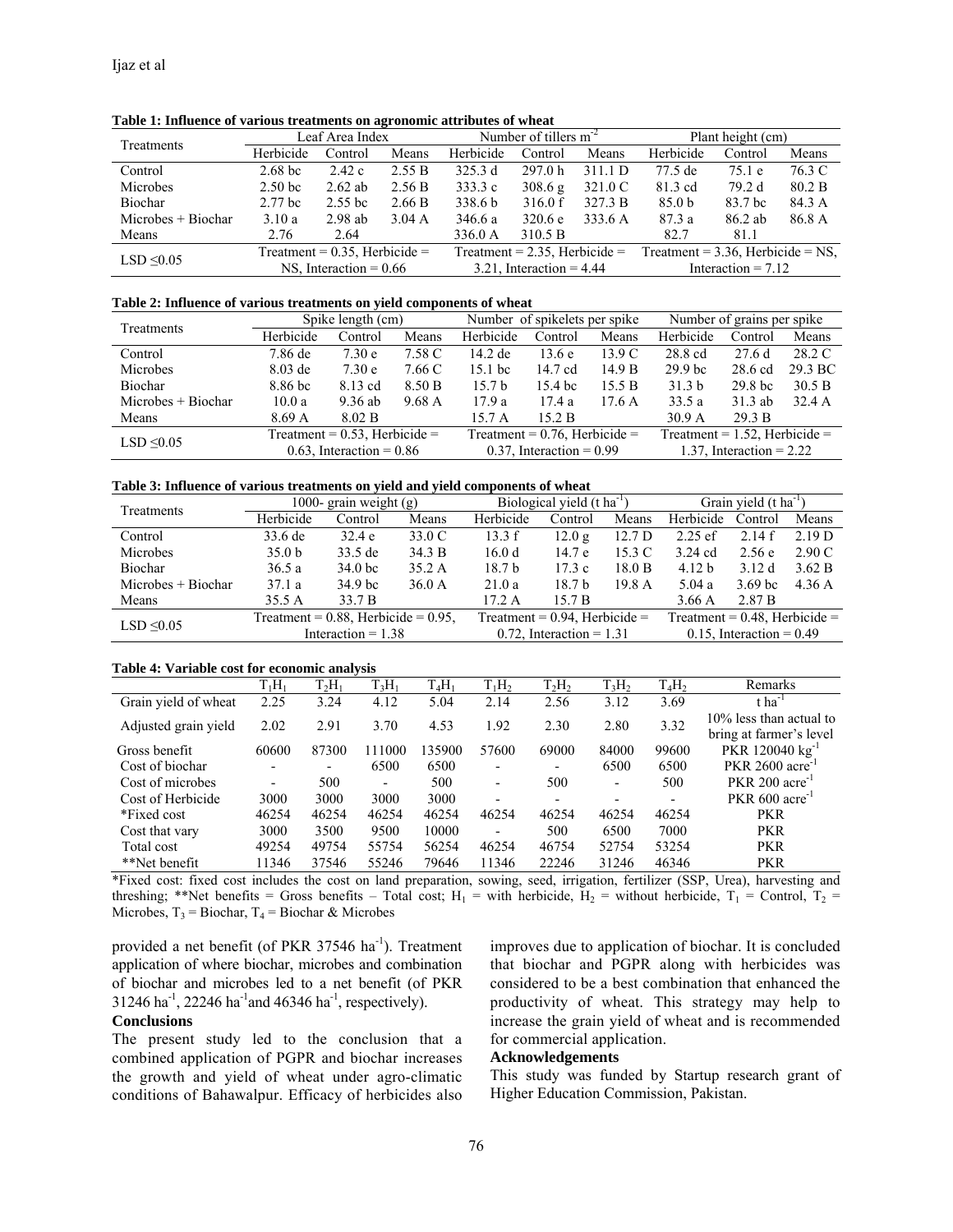## **REFERENCES**

- Ahmad M, ZA Zahir, M Jamil, F Nazali, M Latif and MFU Akther, 2014. Integrated use of Plant Growth Promoting Rhizobacteria, biogas and chemical Nitrogen for sustainable Production of Maize under Salt Affected Conditions. Pakistan Journal of Botany, 46: 375-382.
- Asai BK, Samson, HM Stephan, K Songyikhangsuthor, K Homma, Y Kiyono, Y Inoue, T Shiraiwa and T Horie, 2009. Biochar amendment techniques for upland rice production in Northern Laos: 1. Soil physical properties, leaf SPAD and grain yield. Field Crops Research, 111: 81-84.
- Ali S, AR Khan, G Mairaj, M Arif, M Fida and S Bibi, 2008. Assessment of different crop nutrient management practices for yield improvement. Australian Journal of Crop Sciences, 2: 150- 157.
- Bhardwaj D, MW Ansari, RK Sahoo and N Tuteja, 2014. Biofertilizers function as key player in sustainable agriculture by improving soil fertility, plant tolerance and crop productivity. Microbial Cell Factories, 13: 66.
- Bhattacharyya P and D Jha, 2012. Plant growthpromoting rhizobacteria (PGPR): emergence in agriculture. World Journal of Microbiology and Biotechnology, 28: 1327-1350.
- Bot A and J Benites, 2005. The importance of soil organic matter: Key to drought-resistant soil and sustained food production. Food & Agriculture Organization.
- CIMMYT, 1988. From Agronomic Data to Farmer Recommendations: An Economics Training Manual. Completely revised edition, Mexico.
- Chan, KY and Z Xu, 2009. Biochar: Nutrient properties and their enhancement. In Biochar for environmental management: science and technology. Eds. J Lehmann and S Joseph, pp: 67-84.
- Cullimore DR, 1971. Interaction between herbicides and soil microorganisms. Residue Reviews, 35: 65-80.
- Dawar S, M Batool, M Tariq and MJ Zaki, 2014. Mycoflora in he Rhizosphere of some wild plants around Karachi University. Campus. Pakistan Journal Botany, 46: 369-373.
- Ebrahimian E and A Bybordi, 2011. Effect of iron foliar fertilization on growth, seed and oil yield of sunflower grown under different irrigation regimes. Middle East Journal Scientific Research, 9: 621-627.
- Egamberdiyeva D, D Qarshieva and K Davranov, 2004. Growth and yield of soybean varieties inoculated with Bradyrhizobiumspp in N-

deficient calcareous soils. Biology and Fertility of Soils, 40: 144-146.

- Glick BR, 2012. Plant Growth-Promoting Bacteria: Mechanisms and Applications. Hindawi Publishing Corporation, Scientifica.
- Hussain, N, G Hassan, M Arshadullah and F Mujeeb, 2001. Evaluation of amendments for the improvement of physical properties of sodic soil. International Journal of Agriculture and Biology, 3: 319-322.
- Jeffery S, FGA Verheijen, M van der Veld and AC Bastos, 2011. A quantitative review of the effects of biochar application to soils on crop productivity using meta-analysis. Agriculture Economics Environment, 144: 175-187.
- James EK and JI Baldani, 2012. The role of biological nitrogen fixation by non-legumes in the sustainable production of food and biofuels. Plant Soil, 356: 1-3.
- Laird DA, 2008. The charcoal vision: A win-win-win scenario for simultaneously producing bioenergy, permantly sequestering carbon, while improving soil and water quality. Agronomy Journal, 100: 178-181.
- Malik RK and A Yadav, 2008. Direct seeded rice in the Indo-Gangetic Plains: Progress, problems and opportunities. In: "Permanent beds and rice – residues management for rice wheat systems in the Indo-Gangetic plains". Proceedings of a workshop held in Ludhiana, India, 7-9 September 2006, (Eds. Humphreys, E and CH Roth). ACIAR proceedings no. 127: 133-143.
- Mathivanan S, A Chidambaram, P Sundramoorthy, L Baskaran and R Kalaikandhan, 2014. Effect of Combined Inoculations of Plant Growth Promoting Rhizobacteria (PGPR) on the growth and yield of groundnut (*Arachis hypogaea* L.). International Journal of Current Microbiology and Applied Science, 3: 1010- 1020.
- Mehnaz S, 2015. Azospirillum: A Biofertilizer for Every Crop, Plant Microbes Symbiosis: Applied Facets. Springer, pp: 297-314.
- Mehnaz S, MS Mirza, J Haurat, R Bally, P Normand, A Bano and KA Malik, 2001. Isolation and 16S rRNA sequence analysis of the beneficial bacteria from the rhizosphere of rice. Canadian Journal of Microbiology, 47: 110-117.
- Nizami MI and NA Khan, 1989. The effect of soil crust on yield of maize crop on three soil families under rainfed condition. Pakistan Journal of Soil Science, 4: 25-29.
- Ngo PT, C Rumpel, TD Thu, THD Tureaux, DK Dang and P Jouquet, 2014. Use of organic substrates for increasing soil organic matter quality and carbon sequestration of tropical degraded soil: